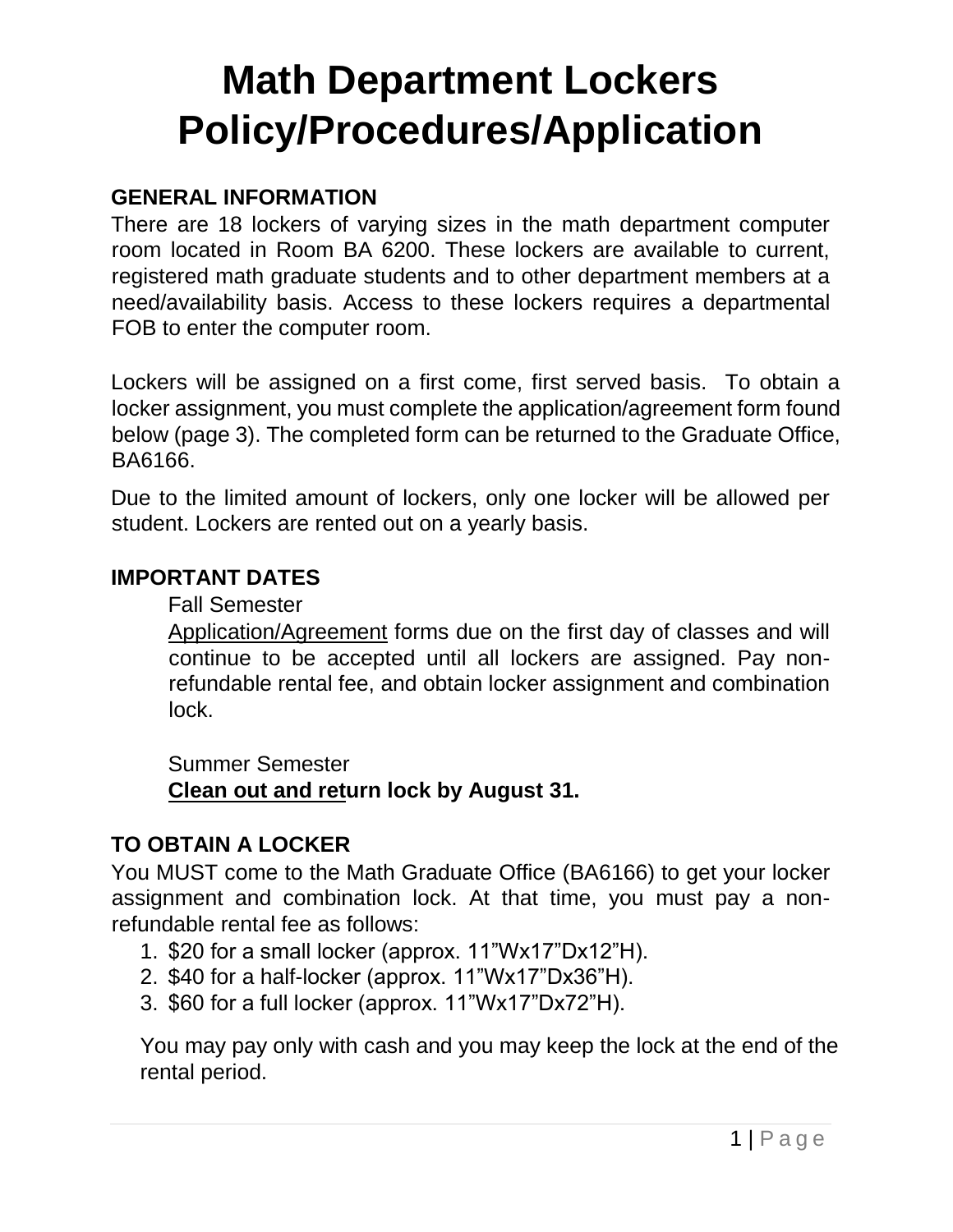## **TERMINATION OF LOCKER ASSIGNMENT**

Locker users who do not empty their lockers and/or return their locks by or before the applicable date indicated herein will forfeit the opportunity for future locker assignments*.* Email notices will be sent to students who fail to remove their personal property from their respective assigned lockers as directed under this policy. Valuable personal property including, but not limited to, keys, wallets, jewelry, and laptops left in lockers after the deadline *will be sent to the U of T Police*. All other personal property will be held at the Math Grad Office for four weeks after the e-mail notice is sent. If arrangements are not made to pick up personal property within four weeks, the items will be disposed of.

The Mathematics Department will not be liable for the loss, theft or disappearance of, or damage to, personal property stored in lockers. The Mathematics Department is not responsible for unclaimed or abandoned personal property from expired or cancelled locker assignments.

#### **The Mathematics Department reserves the right to periodically inspect lockers without prior notification**.

Lockers may not be used to store perishable food for extended periods of time. Additionally, students may not store hazardous materials or alcohol in the lockers. Any violation of these policies will result in the cancellation of your locker privileges without refund. The Math Department will e-mail you a notice of cancellation, and you will have one week to clear out your locker.